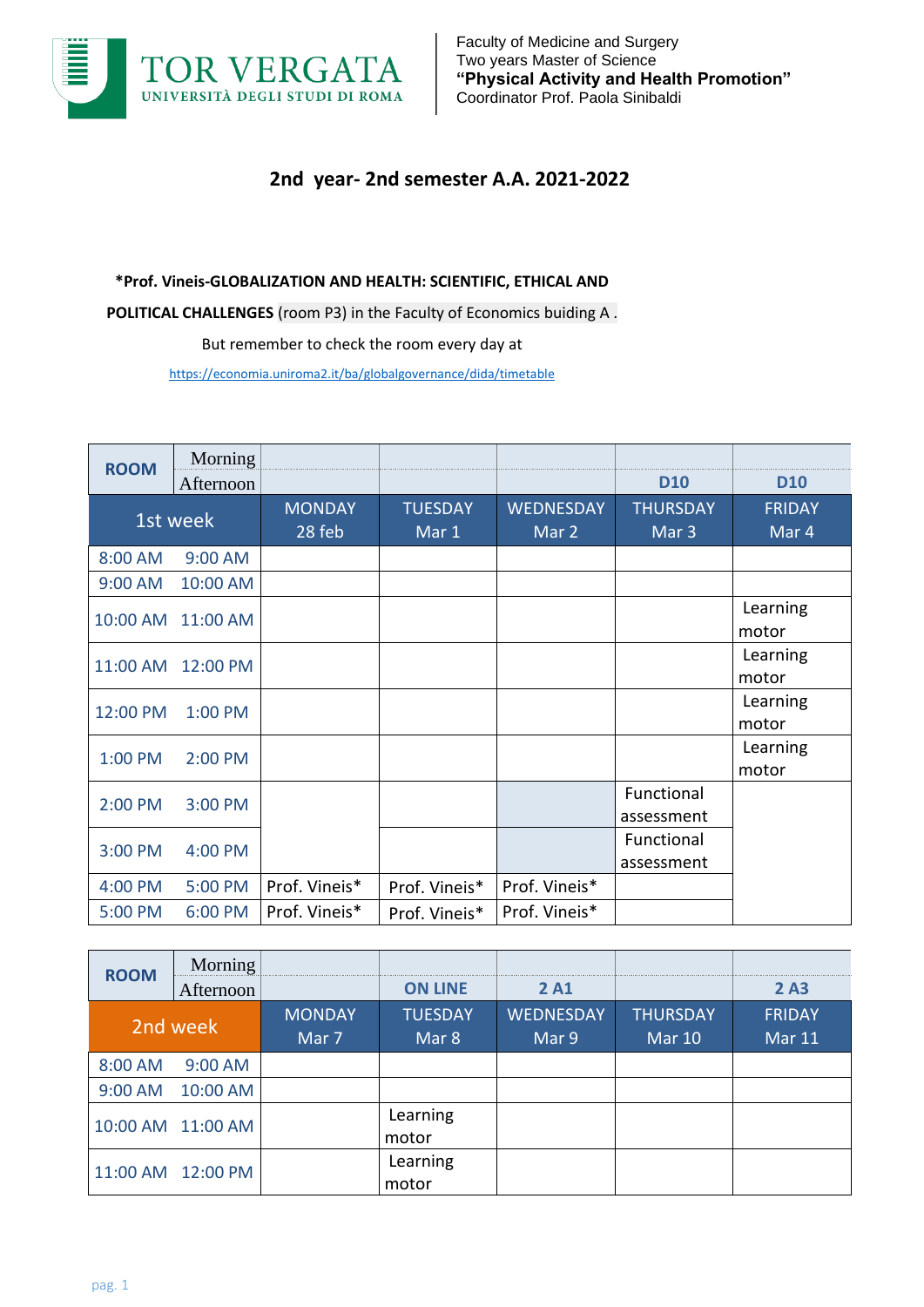

| 12:00 PM | 1:00 PM |               | Learning<br>motor |                                 |                                |
|----------|---------|---------------|-------------------|---------------------------------|--------------------------------|
| 1:00 PM  | 2:00 PM |               | Learning<br>motor |                                 |                                |
| 2:00 PM  | 3:00 PM |               |                   | <b>Functional</b><br>assessment |                                |
| 3:00 PM  | 4:00 PM |               |                   | <b>Functional</b><br>assessment | <b>Training</b><br>Methodology |
| 4:00 PM  | 5:00 PM | Prof. Vineis* | Prof. Vineis*     | Prof. Vineis*                   |                                |
| 5:00 PM  | 6:00 PM | Prof. Vineis* | Prof. Vineis*     | Prof. Vineis*                   |                                |

| <b>ROOM</b> | Morning           |                         |                                 | 2B1                               |                                  | <b>2B1</b>                      |
|-------------|-------------------|-------------------------|---------------------------------|-----------------------------------|----------------------------------|---------------------------------|
|             | Afternoon         |                         | <b>ON LINE</b>                  |                                   |                                  |                                 |
|             | 3rd week          | <b>MONDAY</b><br>Mar 14 | <b>TUESDAY</b><br><b>Mar 15</b> | <b>WEDNESDAY</b><br><b>Mar 16</b> | <b>THURSDAY</b><br><b>Mar 17</b> | <b>FRIDAY</b><br><b>Mar 18</b>  |
| 8:00 AM     | 9:00 AM           |                         |                                 |                                   |                                  |                                 |
| 9:00 AM     | 10:00 AM          |                         |                                 |                                   |                                  |                                 |
|             | 10:00 AM 11:00 AM |                         |                                 | Learning and<br>Motor<br>Control  |                                  | <b>Functional</b><br>assessment |
|             | 11:00 AM 12:00 PM |                         |                                 | Learning and<br>Motor<br>Control  |                                  |                                 |
| 12:00 PM    | 1:00 PM           |                         |                                 | Learning and<br>Motor<br>Control  |                                  | Learning and                    |
| 1:00 PM     | 2:00 PM           |                         |                                 | Learning and<br>Motor<br>Control  |                                  | Motor<br>Control                |
| 2:00 PM     | 3:00 PM           |                         | Functional<br>assessment        |                                   |                                  |                                 |
| 3:00 PM     | 4:00 PM           |                         | <b>Functional</b><br>assessment |                                   |                                  |                                 |
| 4:00 PM     | 5:00 PM           | Prof. Vineis*           | Prof. Vineis*                   | Prof. Vineis*                     |                                  |                                 |
| 5:00 PM     | 6:00 PM           | Prof. Vineis*           | Prof. Vineis*                   | Prof. Vineis*                     |                                  |                                 |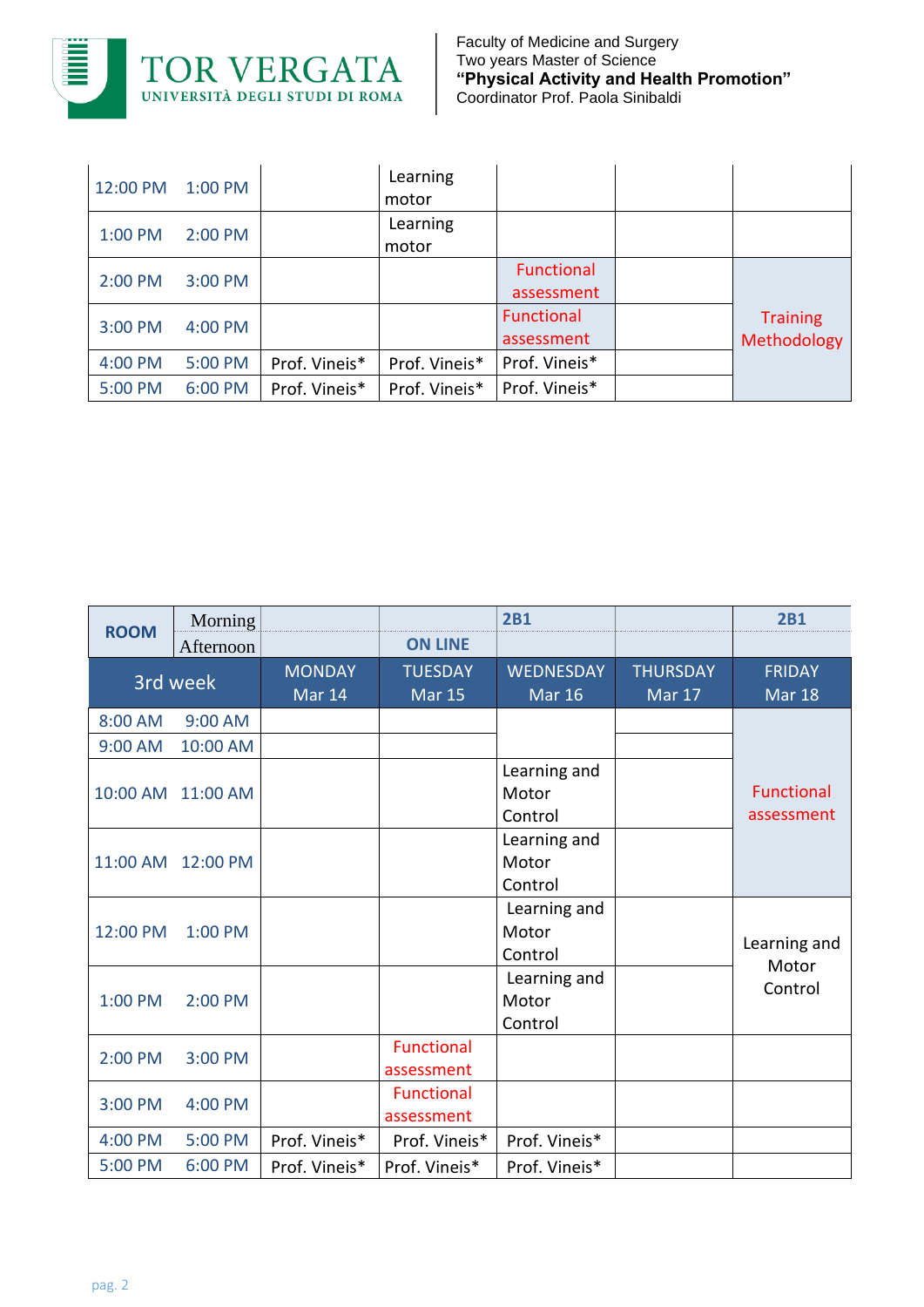

Faculty of Medicine and Surgery Two years Master of Science **"Physical Activity and Health Promotion"** Coordinator Prof. Paola Sinibaldi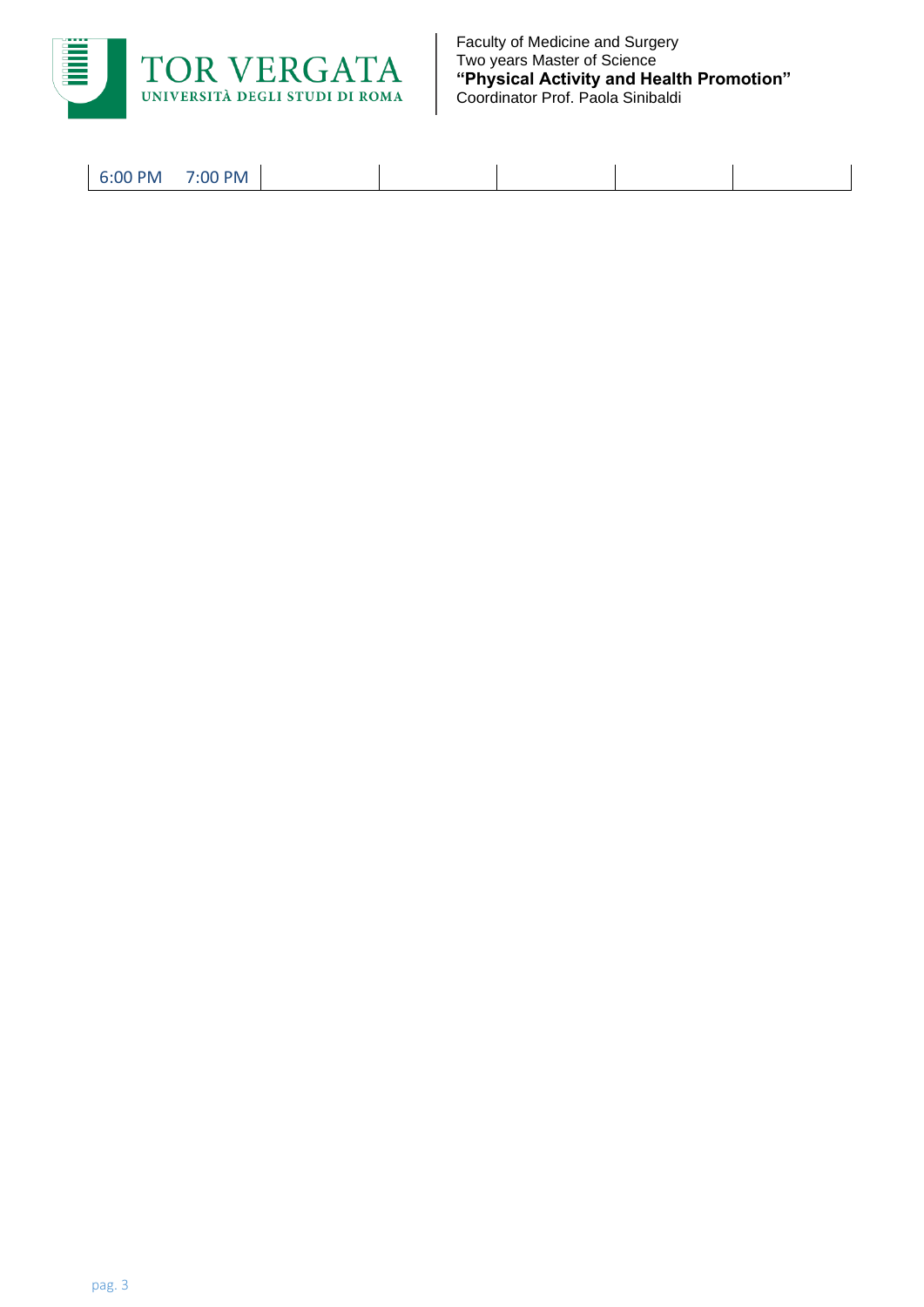

| <b>ROOM</b> | Morning           |                         | <b>ON LINE</b>                   |                            |                           | 2A1                     |
|-------------|-------------------|-------------------------|----------------------------------|----------------------------|---------------------------|-------------------------|
|             | Afternoon         |                         |                                  |                            |                           |                         |
|             | 4th week          | <b>MONDAY</b><br>Mar 21 | <b>TUESDAY</b><br>Mar 22         | <b>WEDNESDAY</b><br>Mar 23 | <b>THURSDAY</b><br>Mar 24 | <b>FRIDAY</b><br>Mar 25 |
| 8:00 AM     | 9:00 AM           |                         |                                  |                            |                           |                         |
| 9:00 AM     | 10:00 AM          |                         |                                  |                            |                           |                         |
|             | 10:00 AM 11:00 AM |                         | Learning and<br>Motor<br>Control |                            |                           |                         |
|             | 11:00 AM 12:00 PM |                         | Learning and<br>Motor<br>Control |                            |                           |                         |
| 12:00 PM    | 1:00 PM           |                         | Learning and<br>Motor<br>Control |                            |                           |                         |
| 1:00 PM     | 2:00 PM           |                         | Learning and<br>Motor<br>Control |                            |                           |                         |
| 2:00 PM     | 3:00 PM           |                         |                                  |                            |                           |                         |
| 3:00 PM     | 4:00 PM           |                         |                                  |                            |                           | <b>Training</b>         |
| 4:00 PM     | 5:00 PM           | Prof. Vineis*           | Prof. Vineis*                    | Prof. Vineis*              |                           | <b>Methodology</b>      |
| 5:00 PM     | 6:00 PM           | Prof. Vineis*           | Prof. Vineis*                    | Prof. Vineis*              |                           |                         |

| <b>ROOM</b> | Morning   |                         | 2A3                             |                            |                           | <b>D10</b>             |
|-------------|-----------|-------------------------|---------------------------------|----------------------------|---------------------------|------------------------|
|             | Afternoon |                         |                                 |                            |                           | <b>D10</b>             |
|             | 5th week  | <b>MONDAY</b><br>Mar 28 | <b>TUESDAY</b><br><b>Mar 29</b> | <b>WEDNESDAY</b><br>30 Mar | <b>THURSDAY</b><br>31 Mar | <b>FRIDAY</b><br>Apr 1 |
| 8:00 AM     | $9:00$ AM |                         |                                 |                            |                           |                        |
| 9:00 AM     | 10:00 AM  |                         |                                 |                            |                           |                        |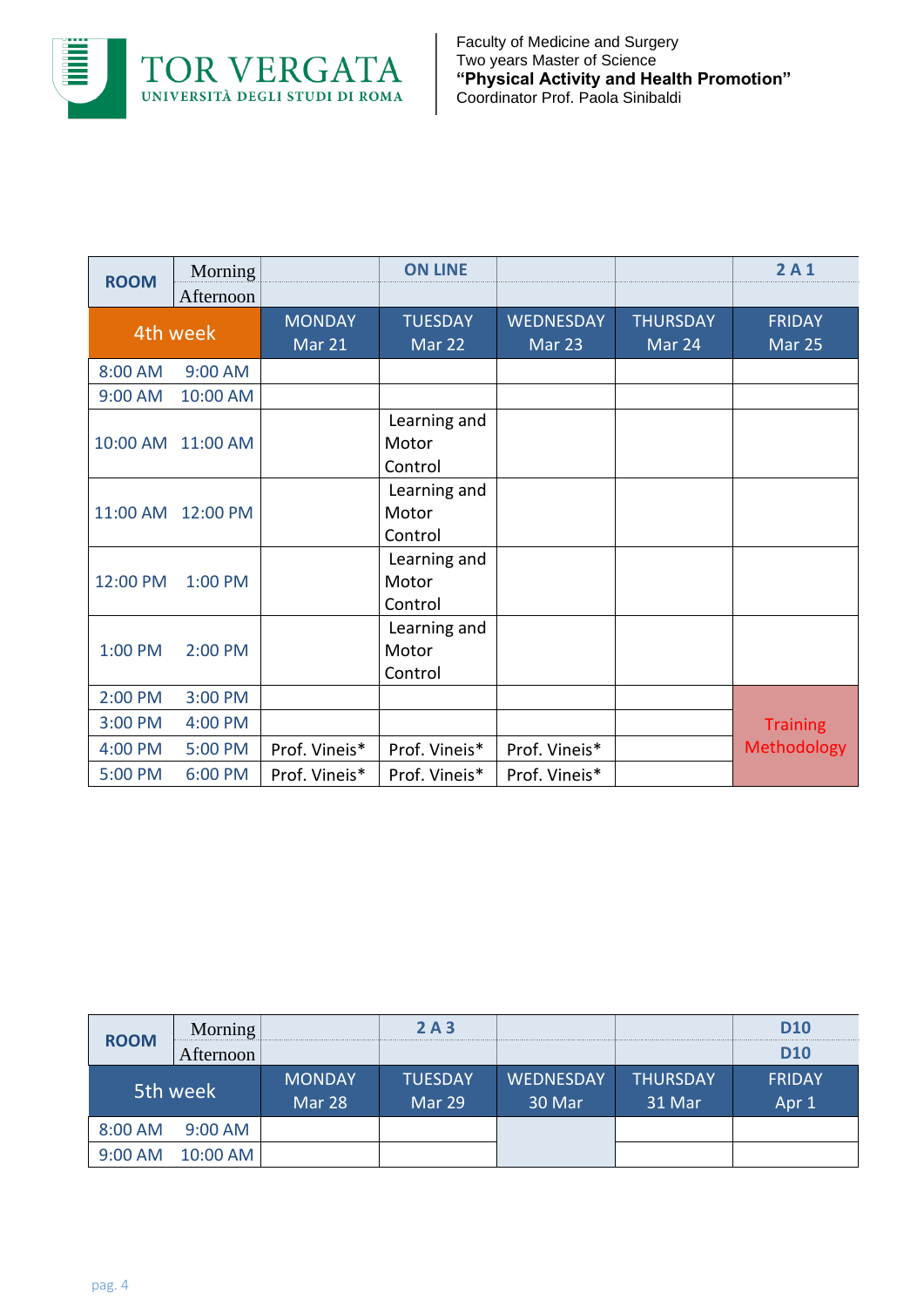

|          | 10:00 AM 11:00 AM  |               | Learning and<br>Motor<br>Control |               |                               |
|----------|--------------------|---------------|----------------------------------|---------------|-------------------------------|
|          | 11:00 AM  12:00 PM |               | Learning and<br>Motor<br>Control |               |                               |
| 12:00 PM | 1:00 PM            |               | Learning and<br>Motor<br>Control |               |                               |
| 1:00 PM  | 2:00 PM            |               | Learning and<br>Motor<br>Control |               | Functional<br>assessment      |
| 2:00 PM  | 3:00 PM            |               |                                  |               |                               |
| 3:00 PM  | 4:00 PM            |               |                                  |               | <b>Functional</b>             |
| 4:00 PM  | 5:00 PM            | Prof. Vineis* | Prof. Vineis*                    | Prof. Vineis* | assessment<br>Fino alle 19:00 |
| 5:00 PM  | 6:00 PM            | Prof. Vineis* | Prof. Vineis*                    | Prof. Vineis* |                               |

6:00 7:

| <b>ROOM</b> | Morning   |               |                  | <b>D10</b>        |                 | <b>On line</b>       |
|-------------|-----------|---------------|------------------|-------------------|-----------------|----------------------|
|             | Afternoon |               |                  |                   |                 |                      |
|             | 6th week  | <b>MONDAY</b> | <b>TUESDAY</b>   | <b>WEDNESDAY</b>  | <b>THURSDAY</b> | <b>FRIDAY</b>        |
|             |           | Apr 4         | Apr <sub>5</sub> | Apr <sub>6</sub>  | Apr 7           | Apr 8                |
| 8:00 AM     | 9:00 AM   |               |                  |                   |                 |                      |
| 9:00 AM     | 10:00 AM  |               |                  |                   |                 |                      |
| 10:00 AM    | 11:00 AM  |               |                  | Functional        |                 | Learning and         |
|             |           |               |                  | assessment        |                 | <b>Motor Control</b> |
| 11:00 AM    | 12:00 PM  |               |                  | Functional        |                 | Learning and         |
|             |           |               |                  | assessment        |                 | <b>Motor Control</b> |
| 12:00 PM    | 1:00 PM   |               |                  |                   |                 | Learning and         |
|             |           |               |                  | <b>Functional</b> |                 | <b>Motor Control</b> |
| 1:00 PM     | 2:00 PM   |               |                  | assessment        |                 | Learning and         |
|             |           |               |                  |                   |                 | <b>Motor Control</b> |
| 2:00 PM     | 3:00 PM   |               |                  |                   |                 |                      |
| 3:00 PM     | 4:00 PM   |               |                  |                   |                 |                      |
| 4:00 PM     | 5:00 PM   | Prof. Vineis* | Prof. Vineis*    | Prof. Vineis*     |                 |                      |
| 5:00 PM     | 6:00 PM   | Prof. Vineis* | Prof. Vineis*    | Prof. Vineis*     |                 |                      |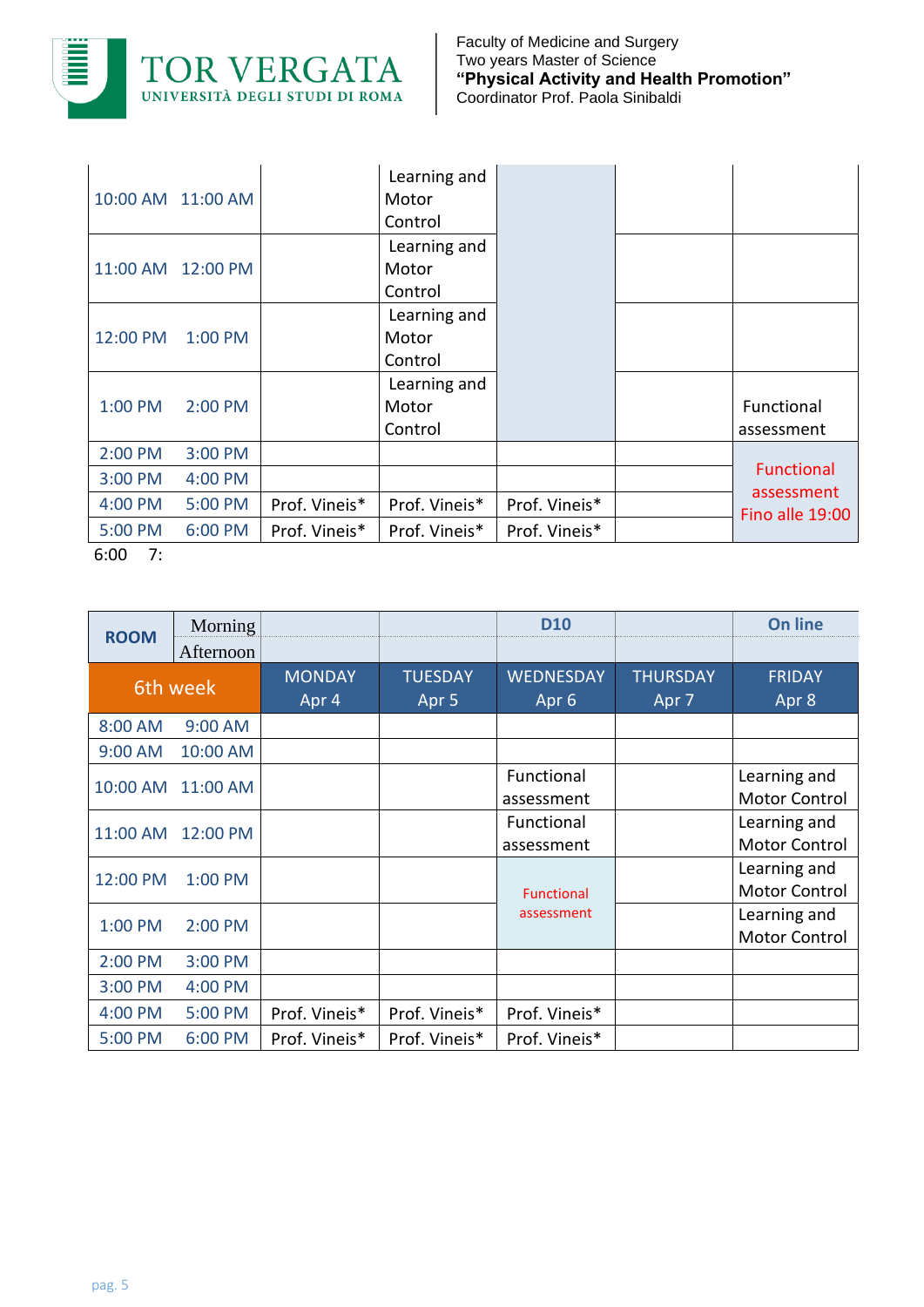

Faculty of Medicine and Surgery Two years Master of Science **"Physical Activity and Health Promotion"** Coordinator Prof. Paola Sinibaldi

| <b>ROOM</b> | Morning   |                                |                                 |                            | <b>On line</b>                  | <b>On line</b>                 |
|-------------|-----------|--------------------------------|---------------------------------|----------------------------|---------------------------------|--------------------------------|
|             | Afternoon |                                | <b>D10</b>                      |                            |                                 |                                |
|             | 7th week  | <b>MONDAY</b><br><b>Apr 11</b> | <b>TUESDAY</b><br><b>Apr 12</b> | <b>WEDNESDAY</b><br>Apr 13 | <b>THURSDAY</b><br>Apr 14       | <b>FRIDAY</b><br><b>Apr 15</b> |
| 8:00 AM     | 9:00 AM   |                                |                                 |                            |                                 |                                |
| 9:00 AM     | 10:00 AM  |                                |                                 |                            | <b>Functional</b><br>assessment |                                |
| 10:00 AM    | 11:00 AM  |                                |                                 |                            | <b>Functional</b><br>assessment | Learning motor                 |
| 11:00 AM    | 12:00 PM  |                                |                                 |                            | <b>Training</b><br>methodology  | Learning<br>motor              |
| 12:00 PM    | 1:00 PM   |                                |                                 |                            | <b>Training</b><br>methodology  | Learning<br>motor              |
| 1:00 PM     | 2:00 PM   |                                |                                 |                            | <b>Training</b><br>methodology  | Learning<br>motor              |
| 2:00 PM     | 3:00 PM   |                                | <b>Functional</b><br>assessment |                            |                                 |                                |
| 3:00 PM     | 4:00 PM   |                                | <b>Functional</b><br>assessment |                            |                                 |                                |
| 4:00 PM     | 5:00 PM   | Prof. Vineis*                  | Prof. Vineis*                   | Prof. Vineis*              |                                 |                                |
| 5:00 PM     | 6:00 PM   | Prof. Vineis*                  | Prof. Vineis*                   | Prof. Vineis*              |                                 |                                |

| <b>ROOM</b> | Morning   |                         | <b>D10</b>                       |                            |                           | 2B <sub>1</sub>                      |
|-------------|-----------|-------------------------|----------------------------------|----------------------------|---------------------------|--------------------------------------|
|             | Afternoon |                         |                                  |                            | <b>ON LINE</b>            |                                      |
|             | 8th week  | <b>MONDAY</b><br>Apr 18 | <b>TUESDAY</b><br>Apr 19         | <b>WEDNESDAY</b><br>Apr 20 | <b>THURSDAY</b><br>Apr 21 | <b>FRIDAY</b><br>Apr 22              |
| 8:00 AM     | 9:00 AM   |                         |                                  |                            |                           |                                      |
| 9:00 AM     | 10:00 AM  |                         |                                  |                            |                           |                                      |
| 10:00 AM    | 11:00 AM  |                         | Learning and<br>Motor<br>Control |                            |                           | Learning and<br><b>Motor Control</b> |
| 11:00 AM    | 12:00 PM  |                         | Learning and<br>Motor<br>Control |                            |                           | Learning and<br><b>Motor Control</b> |
| 12:00 PM    | 1:00 PM   |                         | Learning and<br>Motor<br>Control |                            |                           | Learning and<br><b>Motor Control</b> |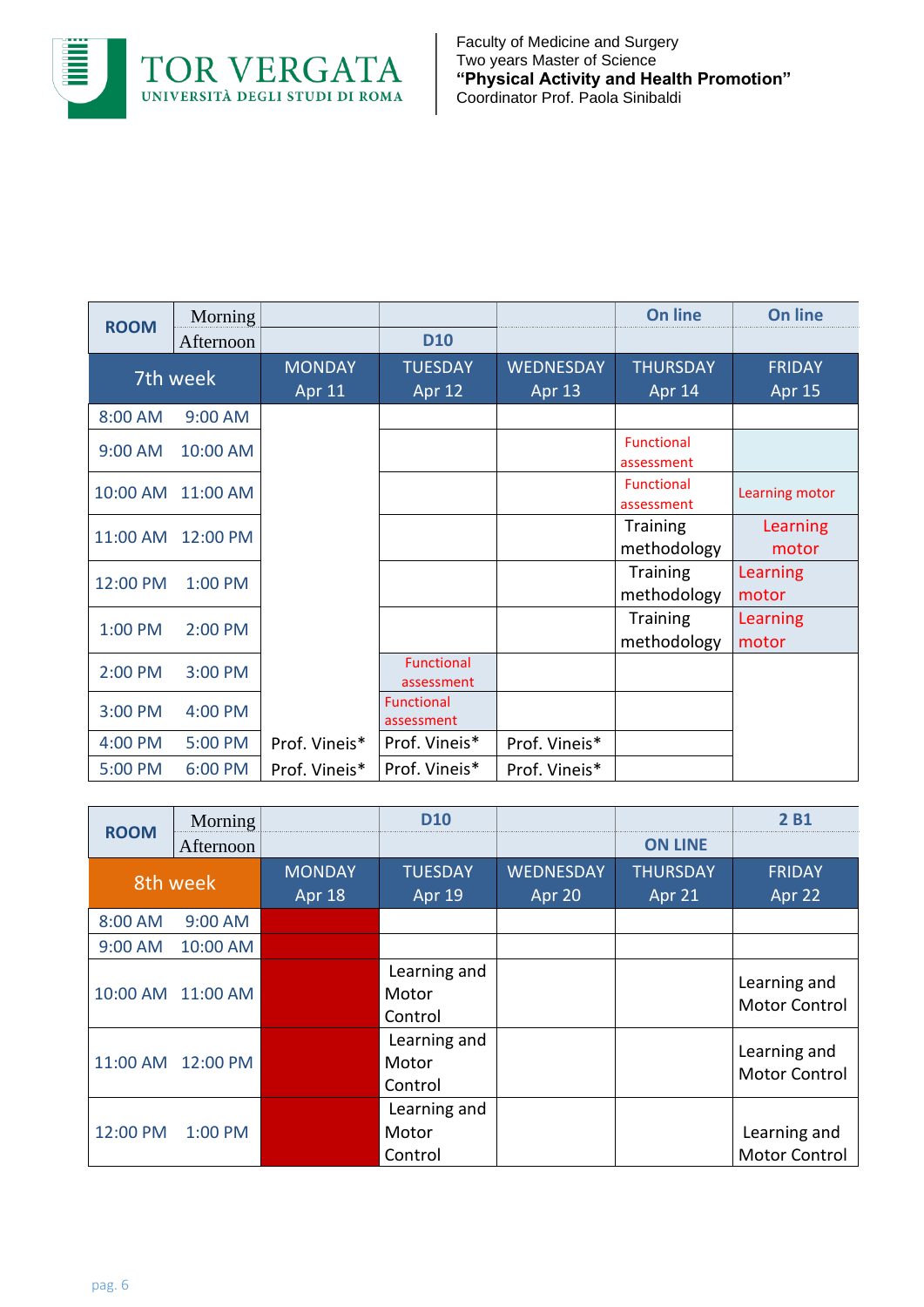

| 1:00 PM | 2:00 PM | Learning and<br>Motor<br>Control |                          | Learning and<br><b>Motor Control</b> |
|---------|---------|----------------------------------|--------------------------|--------------------------------------|
| 2:00 PM | 3:00 PM |                                  | Functional<br>assessment |                                      |
| 3:00 PM | 4:00 PM |                                  | Functional<br>assessment |                                      |
| 4:00 PM | 5:00 PM |                                  |                          |                                      |
| 5:00 PM | 6:00 PM |                                  |                          |                                      |

| <b>ROOM</b> | Morning   |                         |                          |                            | <b>ON LINE</b>                  | D <sub>10</sub>                      |
|-------------|-----------|-------------------------|--------------------------|----------------------------|---------------------------------|--------------------------------------|
|             | Afternoon |                         |                          |                            |                                 |                                      |
| 9th week    |           | <b>MONDAY</b><br>Apr 25 | <b>TUESDAY</b><br>Apr 26 | <b>WEDNESDAY</b><br>Apr 27 | <b>THURSDAY</b><br>Apr 28       | <b>FRIDAY</b><br>Apr 29              |
| 8:00 AM     | 9:00 AM   |                         |                          |                            |                                 |                                      |
| 9:00 AM     | 10:00 AM  |                         |                          |                            | <b>Functional</b><br>assessment |                                      |
| 10:00 AM    | 11:00 AM  |                         |                          |                            |                                 | Learning and<br><b>Motor Control</b> |
| 11:00 AM    | 12:00 PM  |                         |                          |                            |                                 | Learning and<br>Motor Control        |
| 12:00 PM    | 1:00 PM   |                         |                          |                            |                                 | Learning and<br><b>Motor Control</b> |
| 1:00 PM     | 2:00 PM   |                         |                          |                            |                                 | Learning and<br>Motor Control        |
| 2:00 PM     | 3:00 PM   |                         |                          |                            |                                 |                                      |
| 3:00 PM     | 4:00 PM   |                         |                          |                            |                                 |                                      |
| 4:00 PM     | 5:00 PM   |                         |                          |                            |                                 |                                      |
| 5:00 PM     | 6:00 PM   |                         |                          |                            |                                 |                                      |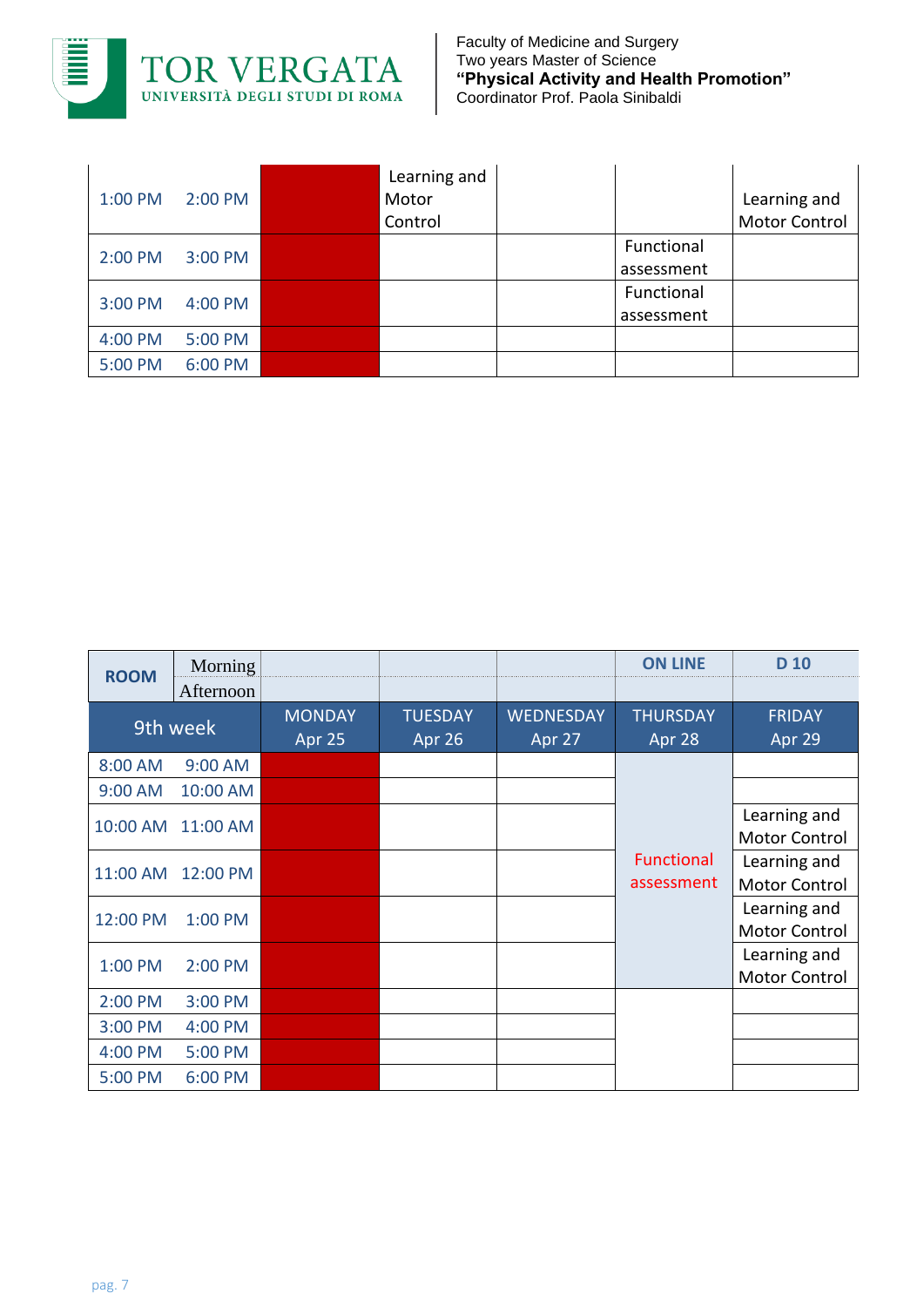

| <b>ROOM</b> | Morning   | 2A3                             |                         | <b>ON LINE</b>                  |                          | 2A3                                                            |
|-------------|-----------|---------------------------------|-------------------------|---------------------------------|--------------------------|----------------------------------------------------------------|
|             | Afternoon | 2A3                             |                         |                                 |                          | 2A3                                                            |
| 10th week   |           | <b>MONDAY</b><br>May 2          | <b>TUESDAY</b><br>May 3 | <b>WEDNESDAY</b><br>May 4       | <b>THURSDAY</b><br>May 5 | <b>FRIDAY</b><br>May 6                                         |
| 8:00 AM     | 9:00 AM   |                                 |                         |                                 |                          |                                                                |
| 9:00 AM     | 10:00 AM  |                                 |                         | <b>Functional</b><br>assessment |                          | Learning and<br>motor control<br>Learning and<br>motor control |
| 10:00 AM    | 11:00 AM  | Learning and<br>motor control   |                         |                                 |                          |                                                                |
| 11:00 AM    | 12:00 PM  | Learning and<br>motor control   |                         |                                 |                          |                                                                |
| 12:00 PM    | 1:00 PM   | Learning and<br>motor control   |                         | Learning and                    |                          | Learning and<br>motor control                                  |
| 1:00 PM     | 2:00 PM   |                                 |                         | Motor<br>Control                |                          | Learning and<br>motor control                                  |
| 2:00 PM     | 3:00 PM   |                                 |                         |                                 |                          |                                                                |
| 3:00 PM     | 4:00 PM   | <b>Functional</b><br>assessment |                         |                                 |                          | <b>Functional</b>                                              |
| 4:00 PM     | 5:00 PM   |                                 |                         |                                 |                          | assessment                                                     |
| 5:00 PM     | 6:00 PM   |                                 |                         |                                 |                          |                                                                |
| 6:00 PM     | 7:00 PM   |                                 |                         |                                 |                          |                                                                |

| <b>ROOM</b> | Morning           |               |                |                  |                 | 2A3                  |
|-------------|-------------------|---------------|----------------|------------------|-----------------|----------------------|
|             | Afternoon         |               |                | 2A3              |                 | <b>ON LINE</b>       |
| 11th week   |                   | <b>MONDAY</b> | <b>TUESDAY</b> | <b>WEDNESDAY</b> | <b>THURSDAY</b> | <b>FRIDAY</b>        |
|             |                   | May 9         | <b>May 10</b>  | <b>May 11</b>    | <b>May 12</b>   | <b>May 13</b>        |
| 8:00 AM     | 9:00 AM           |               |                |                  |                 |                      |
| 9:00 AM     | 10:00 AM          |               |                |                  |                 |                      |
|             | 10:00 AM 11:00 AM |               |                |                  |                 | Learning and         |
|             |                   |               |                |                  |                 | <b>Motor Control</b> |
|             | 11:00 AM 12:00 PM |               |                |                  |                 | Learning and         |
|             |                   |               |                |                  |                 | <b>Motor Control</b> |
| 12:00 PM    | 1:00 PM           |               |                |                  |                 | Learning and         |
|             |                   |               |                |                  |                 | Motor Control        |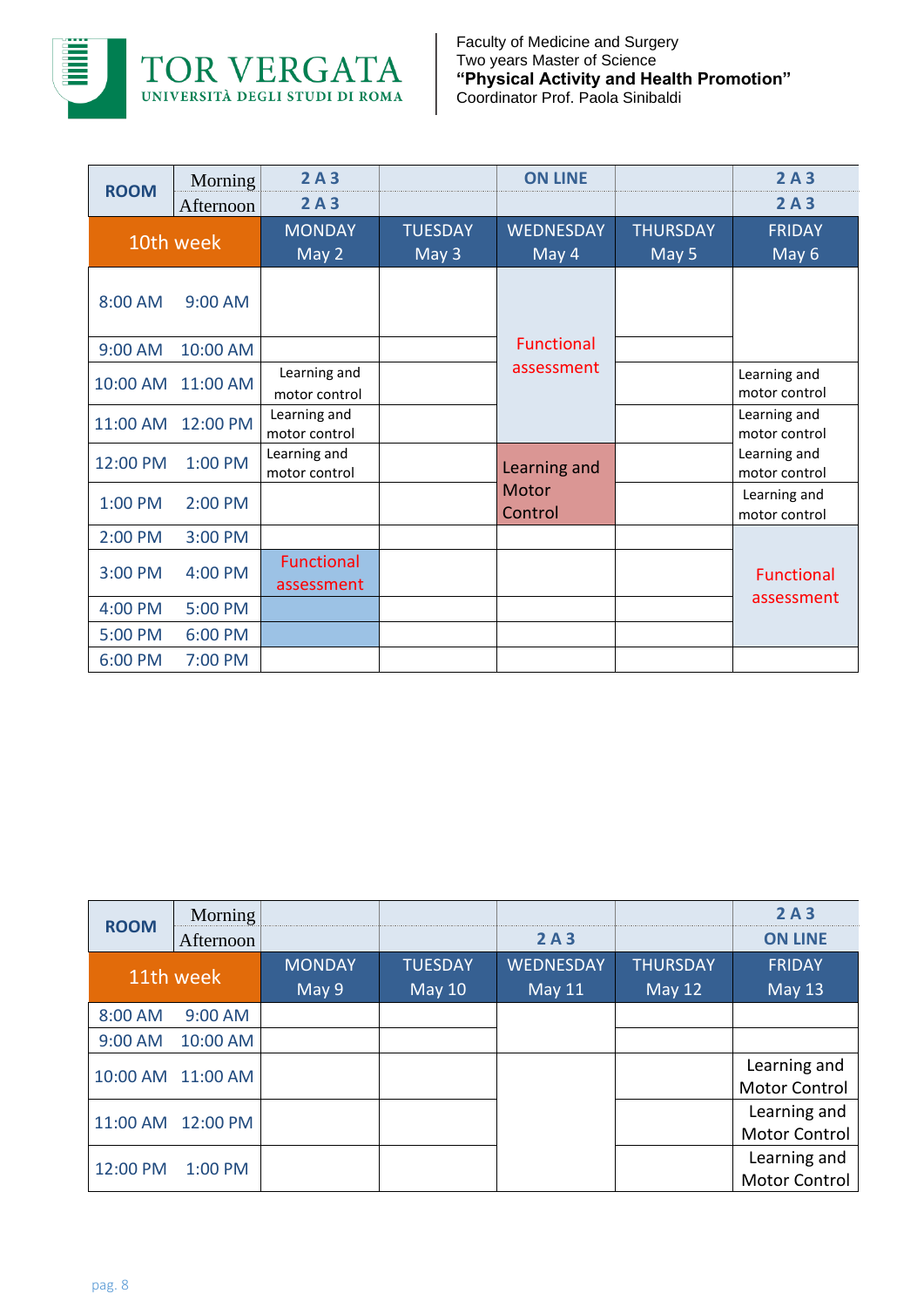

| 1:00 PM     | $2:00 \text{ PM}$ |                 |                 |                   |                 | Learning and         |
|-------------|-------------------|-----------------|-----------------|-------------------|-----------------|----------------------|
|             |                   |                 |                 |                   |                 | <b>Motor Control</b> |
| 2:00 PM     | 3:00 PM           |                 |                 | <b>Functional</b> |                 |                      |
|             |                   |                 |                 | assessment        |                 |                      |
| 3:00 PM     | 4:00 PM           |                 |                 | Functional        |                 |                      |
|             |                   |                 |                 | assessment        |                 |                      |
| 4:00 PM     | 5:00 PM           |                 |                 | <b>Functional</b> |                 | <b>Training</b>      |
|             |                   |                 |                 | assessment        |                 | methodology          |
| 5:00 PM     | 6:00 PM           |                 |                 | <b>Functional</b> |                 | <b>Training</b>      |
|             |                   |                 |                 | assessment        |                 | methodology          |
| 6:00        | 7:00              |                 |                 |                   |                 | <b>Training</b>      |
|             |                   |                 |                 |                   |                 | methodology          |
| <b>ROOM</b> | Morning           |                 | 2 <sub>b1</sub> | 2 <sub>b1</sub>   |                 | 2 <sub>b1</sub>      |
|             | Afternoon         | <b>On line</b>  |                 |                   |                 |                      |
|             |                   | <b>MONDAY</b>   | <b>TUESDAY</b>  | <b>WEDNESDAY</b>  | <b>THURSDAY</b> | <b>FRIDAY</b>        |
|             | 12th week         | <b>May 16</b>   | May 17          | <b>May 18</b>     | <b>May 19</b>   | May 20               |
| 8:00 AM     | 9:00 AM           |                 |                 |                   |                 |                      |
| 9:00 AM     | 10:00 AM          |                 |                 |                   |                 |                      |
|             |                   |                 |                 | Learning and      |                 |                      |
|             |                   |                 |                 |                   |                 | Learning and         |
| 10:00 AM    | 11:00 AM          |                 |                 | motor control     |                 | motor control        |
|             |                   |                 | <b>Training</b> |                   |                 | Learning and         |
| 11:00 AM    | 12:00 PM          |                 | Methodology     |                   |                 | motor control        |
|             |                   |                 | <b>Training</b> | Learning and      |                 | Learning and         |
| 12:00 PM    | 1:00 PM           |                 | Methodology     | motor control     |                 | motor control        |
|             |                   |                 | <b>Training</b> |                   |                 | Learning and         |
| 1:00 PM     | 2:00 PM           |                 | Methodology     |                   |                 | motor control        |
|             |                   |                 | Functional      |                   |                 |                      |
| 2:00 PM     | $3:00$ PM         |                 | assessment      |                   |                 |                      |
|             |                   |                 | Functional      |                   |                 |                      |
| 3:00 PM     | 4:00 PM           | <b>Training</b> | assessment      |                   |                 |                      |
|             |                   | Methodology     | Functional      |                   |                 |                      |
| 4:00 PM     | 5:00 PM           |                 | assessment      |                   |                 |                      |
| 5:00 PM     | 6:00 PM           |                 |                 |                   |                 |                      |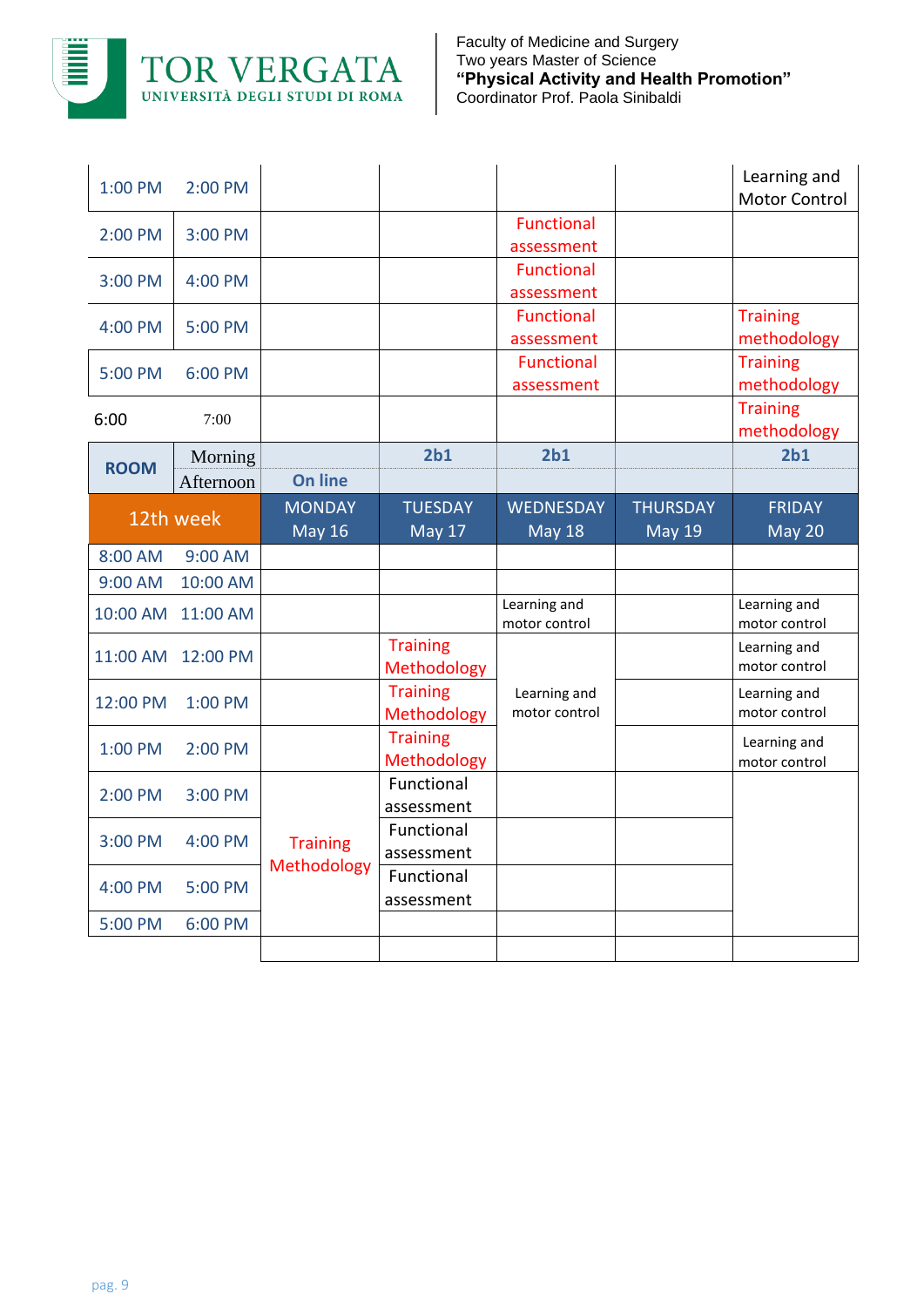

| <b>Room</b> | Morning   | <b>On line</b>          | 2A3                             |                                   | 2A3                              | <b>On line</b>                 |
|-------------|-----------|-------------------------|---------------------------------|-----------------------------------|----------------------------------|--------------------------------|
|             | Afternoon |                         |                                 | <b>On line</b>                    |                                  |                                |
| th week     |           | <b>MONDAY</b><br>May 23 | <b>TUESDAY</b><br>May 24        | <b>WEDNESDAY</b><br><b>May 25</b> | <b>THURSDAY</b><br><b>May 26</b> | <b>FRIDAY</b><br>May 27        |
| 8:00 AM     | 9:00 AM   |                         | <b>Functional</b><br>assessment |                                   |                                  |                                |
| 9:00 AM     | 10:00 AM  |                         | <b>Functional</b><br>assessment |                                   |                                  |                                |
| 10:00 AM    | 11:00 AM  | Learning<br>motor       | <b>Functional</b><br>assessment |                                   | Learning<br>motor                | Learning<br>motor              |
| 11:00 AM    | 12:00 PM  | Learning<br>motor       | <b>Functional</b><br>assessment |                                   | Learning<br>motor                |                                |
| 12:00 PM    | 1:00 PM   | Learning<br>motor       |                                 |                                   | Learning<br>motor                |                                |
| 1:00 PM     | 2:00 PM   | Learning<br>motor       |                                 |                                   | Learning<br>motor                |                                |
| 2:00 PM     | 3:00 PM   |                         |                                 | Training meth                     |                                  | <b>Training</b><br>Methodology |
| 3:00 PM     | 4:00 PM   |                         |                                 | <b>Training</b><br>meth           |                                  |                                |
| 4:00 PM     | 5:00 PM   |                         |                                 | Training<br>meth                  |                                  | <b>Training</b>                |
| 5:00 PM     | 6:00 PM   |                         |                                 | <b>Training</b><br>meth           |                                  | Methodology                    |
|             |           |                         |                                 |                                   |                                  |                                |

| <b>Room</b> | Morning           | <b>D19A</b>                      | <b>D19A</b>                      |  |  |
|-------------|-------------------|----------------------------------|----------------------------------|--|--|
|             | Afternoon         |                                  |                                  |  |  |
| th week     |                   | <b>MONDAY</b><br>May 30          | <b>TUESDAY</b><br><b>May 31</b>  |  |  |
| 8:00 AM     | 9:00 AM           |                                  |                                  |  |  |
| 9:00 AM     | 10:00 AM          |                                  |                                  |  |  |
|             | 10:00 AM 11:00 AM | Learning and<br>Motor<br>Control | Learning and<br>Motor<br>Control |  |  |
| 11:00 AM    | 12:00 PM          | Learning and<br>Motor<br>Control | Learning and<br>Motor<br>Control |  |  |
| 12:00 PM    | 1:00 PM           | Learning and<br>Motor<br>Control | Learning and<br>Motor<br>Control |  |  |